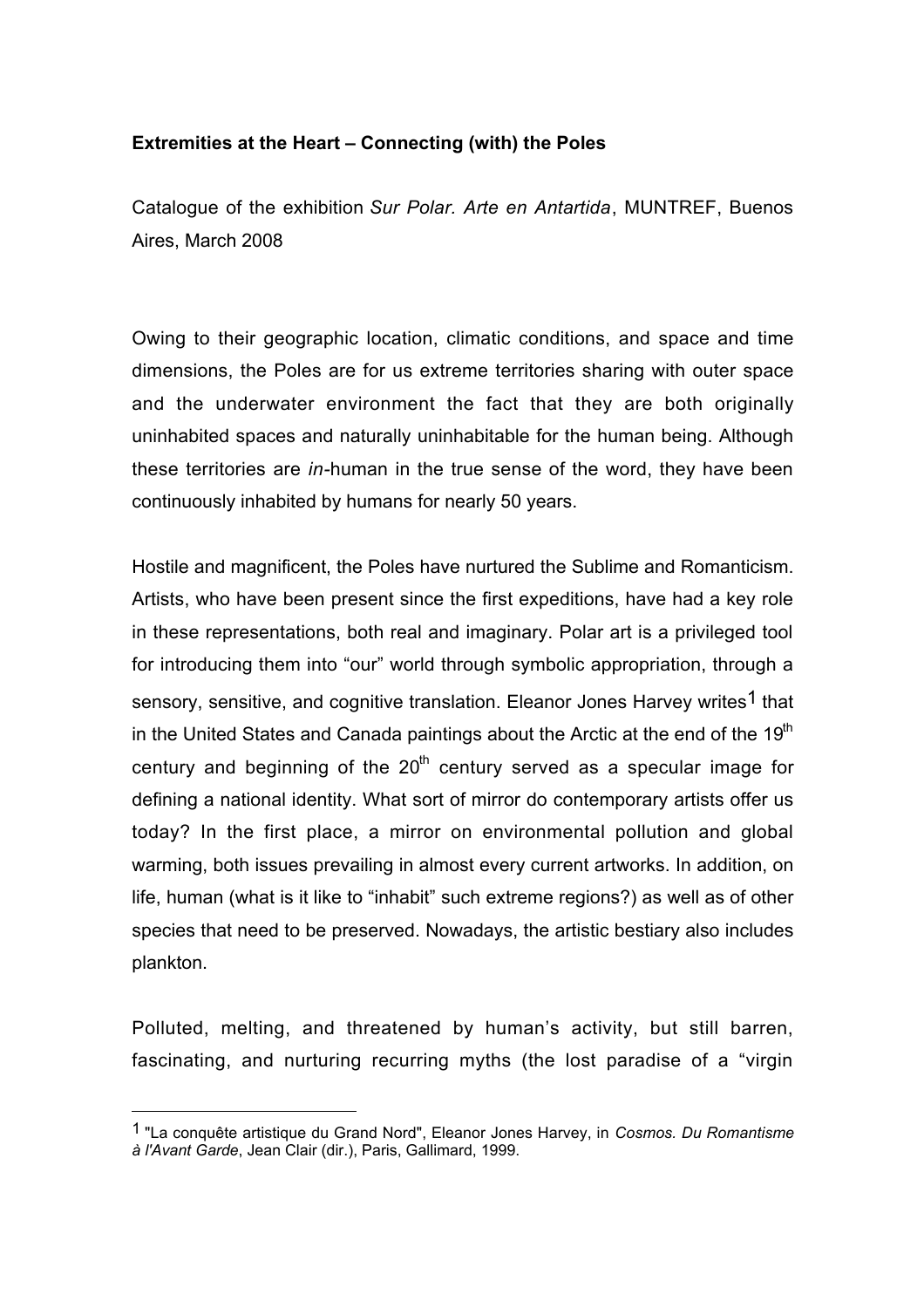continent"), the Poles are, to most of us, *an elsewhere.* Between a kind of new realism based on technological instruments and a metaphoric embodiment, the artworks build this dialectic link between the *elsewhere* and the *here* of the global mind.

## **The union and reunion of the periphery**

Aboard the ship that was taking Adam Hyde to the SANAE base, he wrote, "For the first time, I feel a direct sense of where we are going, I feel a real sense of Antarctica as being part of the World whereas before it was always somehow on the periphery to me*."2* To the traveler, the journey is the first way of appropriating such a space. Today's version of the old travel chronicles and sketches, blogs build for us — like an umbilical cord— the link to this periphery mentioned by Hyde. Either checked in real time or *a posteriori*, the fragmented structure of blogs made up of a succession of moments recreates the duration, the temporality of the journey, and the experienced and inhabited reality of the Poles. Andrea Polli's blog<sup>3</sup> is a collection of sounds. The text and images are like the captions of a sound cartography —of the base, its inhabitants, and the scenery—within which we immerge ourselves. As you listen to this blog, both spaces overlap (here and there) – the *there* turning into *home*.

### **From space to place**

 $\overline{a}$ 

In the mythology of expeditions, the discovery of new lands enjoys a privileged position. As sea ice melts, new islands are formed. Through his film *A Journey That Wasn't* (2005) and his topographic sculpture *Terra Incognita/Isla Ociosidad* (2006) about one of these new islands<sup>4</sup> and the name he suggested for it,

<sup>2</sup> Adam Hyde, blog, December 17, 2006, http://www.i-tasc.org/?cat=4

<sup>3</sup> http://www.90degreessouth.org/

At the time of writing this text, Andrea Polli was at the McMurdo Antarctic base.

<sup>4</sup> Devised in association with R&Sie Architecture Firm.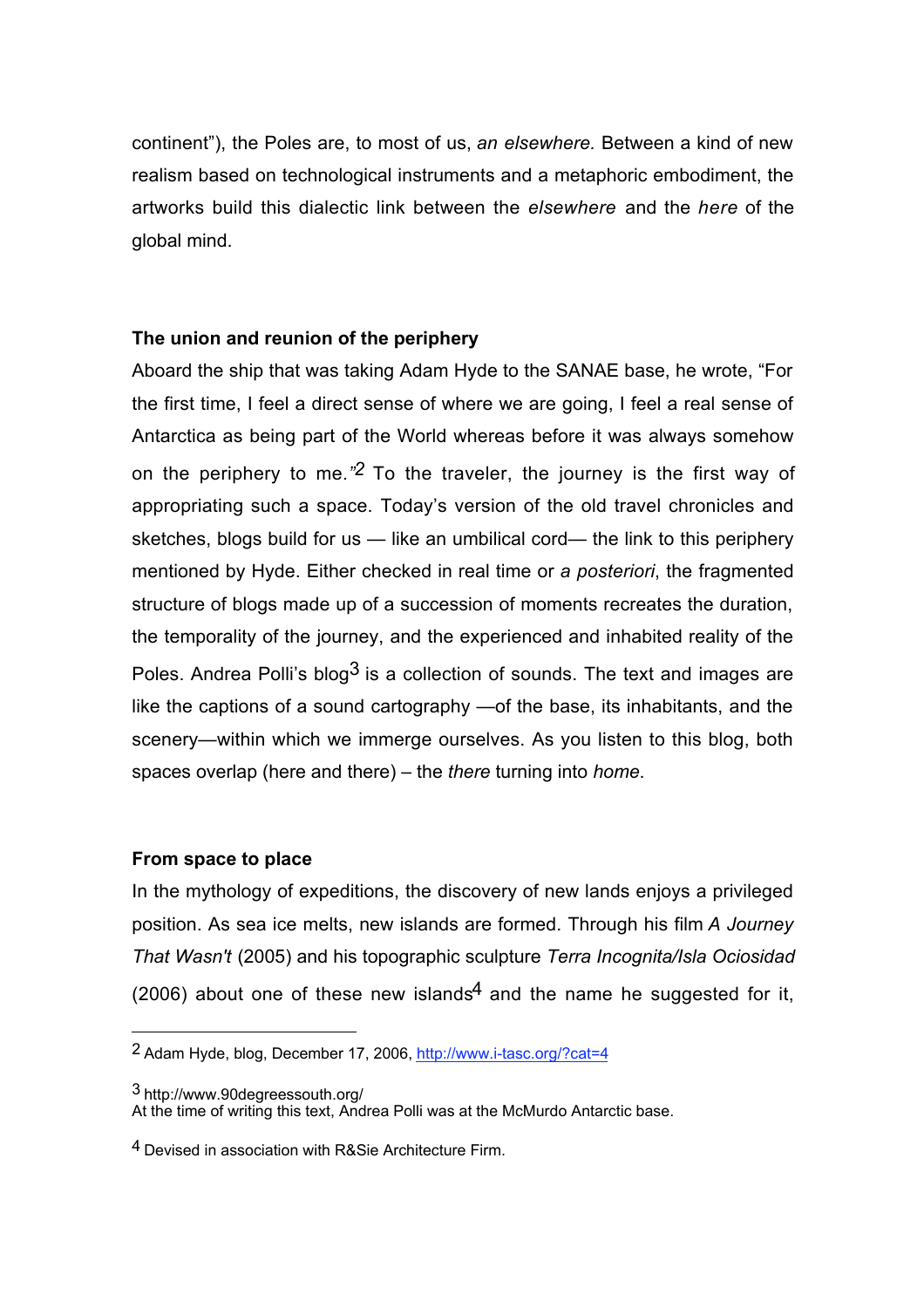Pierre Huyghe weaves myth with reality, and fiction with the actual facts, blends nature and technology, and reflects the appropriation of the former by the latter. For the installation *The Markers* (2007)5, Xavier Cortada planted fifty flags of different colors spaced at 10-m intervals indicating the South Pole coordinates over the last fifty years. In addition, each flag indicates a place on Earth where a major event took place during that year. This artwork ponders on human's conquering presence on the continent through the symbolism of the flag and its connection with the rest of the world with a critical statement. Being a creation for and about Antarctica, the artwork has a global scope, but also a local meaning as it recalls the official marking of ice drift and of the safety poles used as reference points around the bases and most used paths.

One way of turning a space into a place is *human marking* of the territory, namely, leaving a mark or a construction belongs to a symbolic *art*ificiality. At the two edges of the spectrum, *Three Made Places* (2005) by Peter Clegg and Antony Gormley6, and *Groundhog AWS/Automatic Weather Station* (2006- 2007) by Marko Peljhan, leave a mark on the landscape. *Three Made Places* comprises three constructions – *Block, Standing Room, and Shelter*, made with local material, i.e., frozen snow. These artworks relate to three *places* in human culture – a shelter, a cell, and a coffin. *Groundhog AWS* is the first stage of the I-TASC project<sup>7</sup>. Its external appearance is a black smooth monolith inevitably evoking the monolith in *2001 Space Odyssey*. While *Three Made Places* evokes hand-to-hand confrontations, the human being of a primitive culture appropriating the surrounding natural world, the sheer white of the snow

<sup>5</sup> http://www.cortada.com

<sup>6</sup> Artists participating in the Cape Farewell project, http://www.capefarewell.com

<sup>7</sup> *Interpolar Transnational Art Science Constellation*, http://www.i-tasc.org/. The project including two mobile research stations (one on each Pole) and a satellite enabling communication between both aims at collaborative projects between artists, scientists, tactical media workers, and engineers within three broad topical fields: migration, weather, and communications.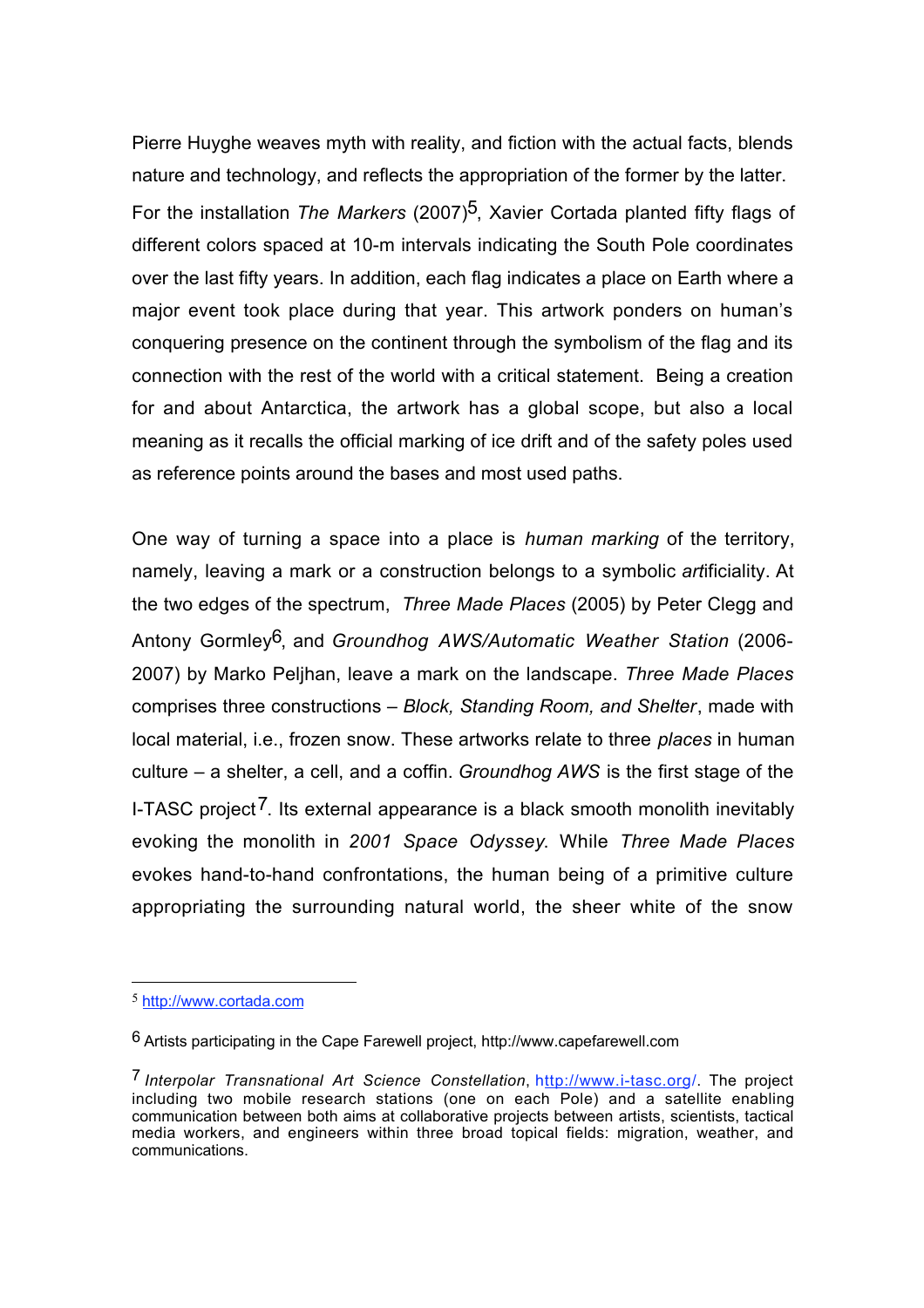construction, *Groundhog AWS* introduces the aesthetic rupture of a civilization of technological communication spreading its network over the world.

### **"Inhabiting" the Poles**

Like outer space and the underwater environment, the Poles are *already places,* inhabited by temporary residents on a permanent basis.

What does the term inhabit mean when the installation is temporary, when everything (clothes, food, etc.) come from far away by ship or plane when the society dominated by a male culture looks like a phalanstery, to use Valéry Granger wording?. What does it mean living in a functional architecture resembling a hangar or capsule surrounded by machines and equipment of all kinds? Why do we have so many images of the landscape and so few of the bases, either inside or outside? $8$ 

*Antarctica Village* - *No Borders* (2007) by Lucy and Jorge Orta (fifty domed dwellings handsewn with flags and fragments of clothing) is defined by the artists as "a symbol of the plight of those struggling to traverse borders and to gain the freedom of movement necessary to escape political and social conflicts*".*9 Human migration to the Poles is a voluntary act and a choice. This installation evokes to me the transient and vulnerable nature of such migration. These makeshift dwellings are no good for shelter and remind us that human life in extreme environments depends to a large extent on technology, both for survival and for scientific research.

William L. Fox points out that at the bases there is also folk art made by the people working there10. The oldest artwork of this kind may likely be *Man*

<sup>8</sup> In her blog, Andrea Polli is one of the few artists to include a large number of images of the bases and work conducted there, which are very far from the typical postcard showing Antarctica's pristine environment.

<sup>9</sup> http://www.studio-orta.com/artwork\_list.php

<sup>10</sup> William L. Fox, *Terra Antarctica. Looking into the Emptiest Continent,* Shoemaker & Hoard, 2007 (first edition, San Antonio, Texas, Trinity University Press, 2005).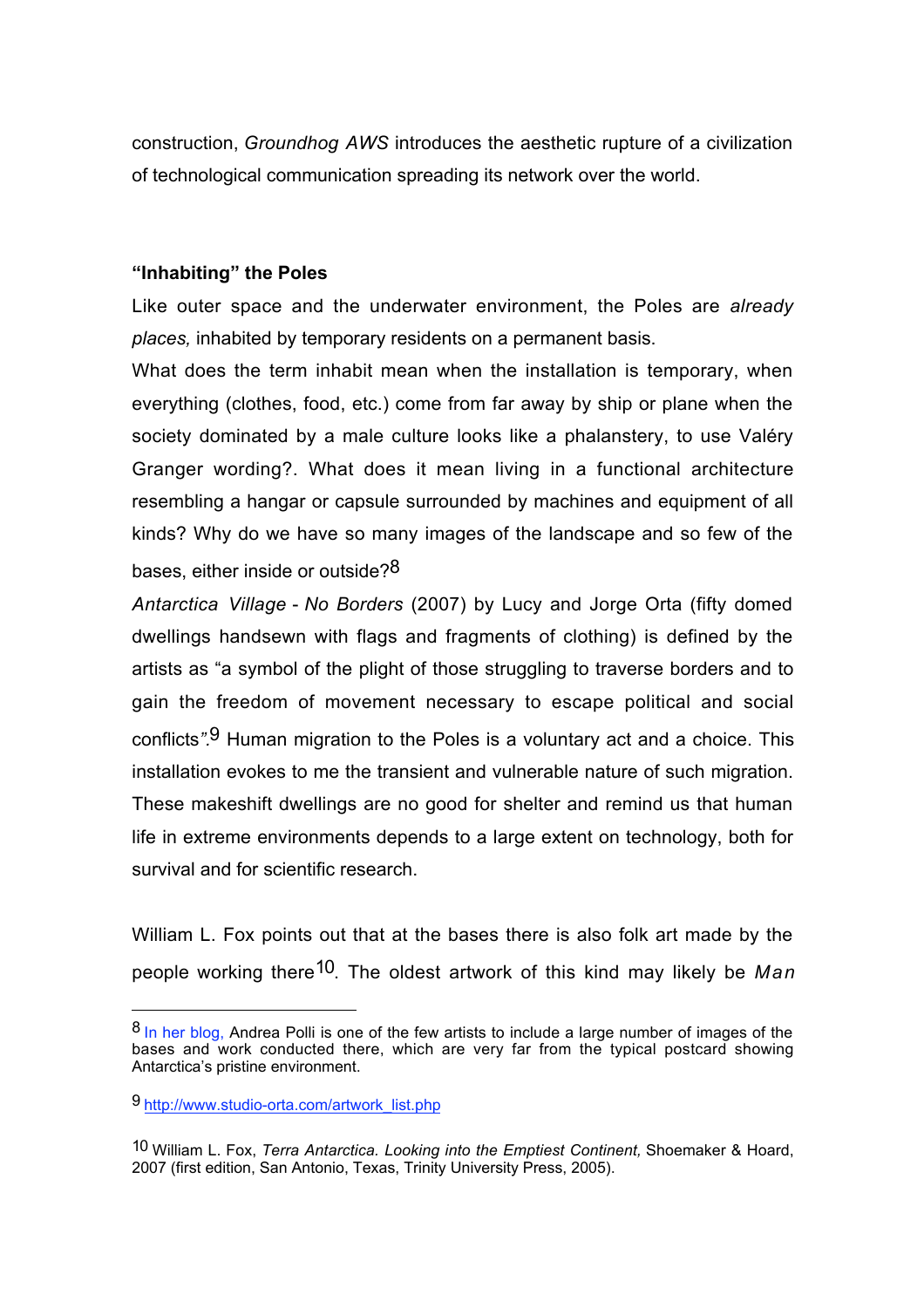*Sculptured by Antartica*, known as *Fred the Head*, a sculpture carved by a plumber in 1977 at Davis Station. In 2003, Steven Eastaugh created a series of sculptures with material found on the spot - *Antarctic Sculpture Garden,* around *Fred.11* Inhabiting is also introducing art in an environment initially conceived as a transient workplace, and therefore interpreting it in a symbolic way.

Creating for a place is also creating for and together with the people who inhabit it. This is what Andrea Juan achieved in *Girasoles* (2005), a giant projection of sunflower images on the glaciers in which the residents of Marambio and Esperanza stations participated. The millennia-old ice disappears, vanishes under the flaring immateriality of the image, just like the ice shelves into the ocean. Some participants hold frozen snow pieces in their hands like small portable and intimate screens, but also as a way of ensuring that the ice is still there. *Girasoles* creates a link between the various territories, between the different temporalities of the recording, projection, and restitution as an artistic installation and among the participants.

The aim of *Polar Radio* was to create links. This work was put together by Adam Hyde, from Radioqualia, at SANAE station. A radio set up by and for the residents of the station.<sup>12</sup> either scientists, members of the logistic team, or artists. A radio that makes a community be aware of itself.

Outside, wrapped up in several layers of clothes, residents lose all external signs of human individuality – people become faceless behind sunglasses and balaclavas (like astronauts hidden behind helmets and filtering face shields). In this respect, it is worth noting two photographs by Marcelo Gurruchaga. The first one shows two black figures moving on the ice against a reddish gleam. The setting is confusing as well as the image of those beings which at first sight seem human but which are actually penguins. The second photograph displays a landscape of frozen snow and a chaotic jumble of ice blocks, enveloped in a predominantly white-bluish light, and with six individuals – four in orange, one in

11 http://www.aad.gov.au/default.asp?casid=9686

 $\overline{a}$ 

12 In the future, residents of other Antarctic bases will be involved as well.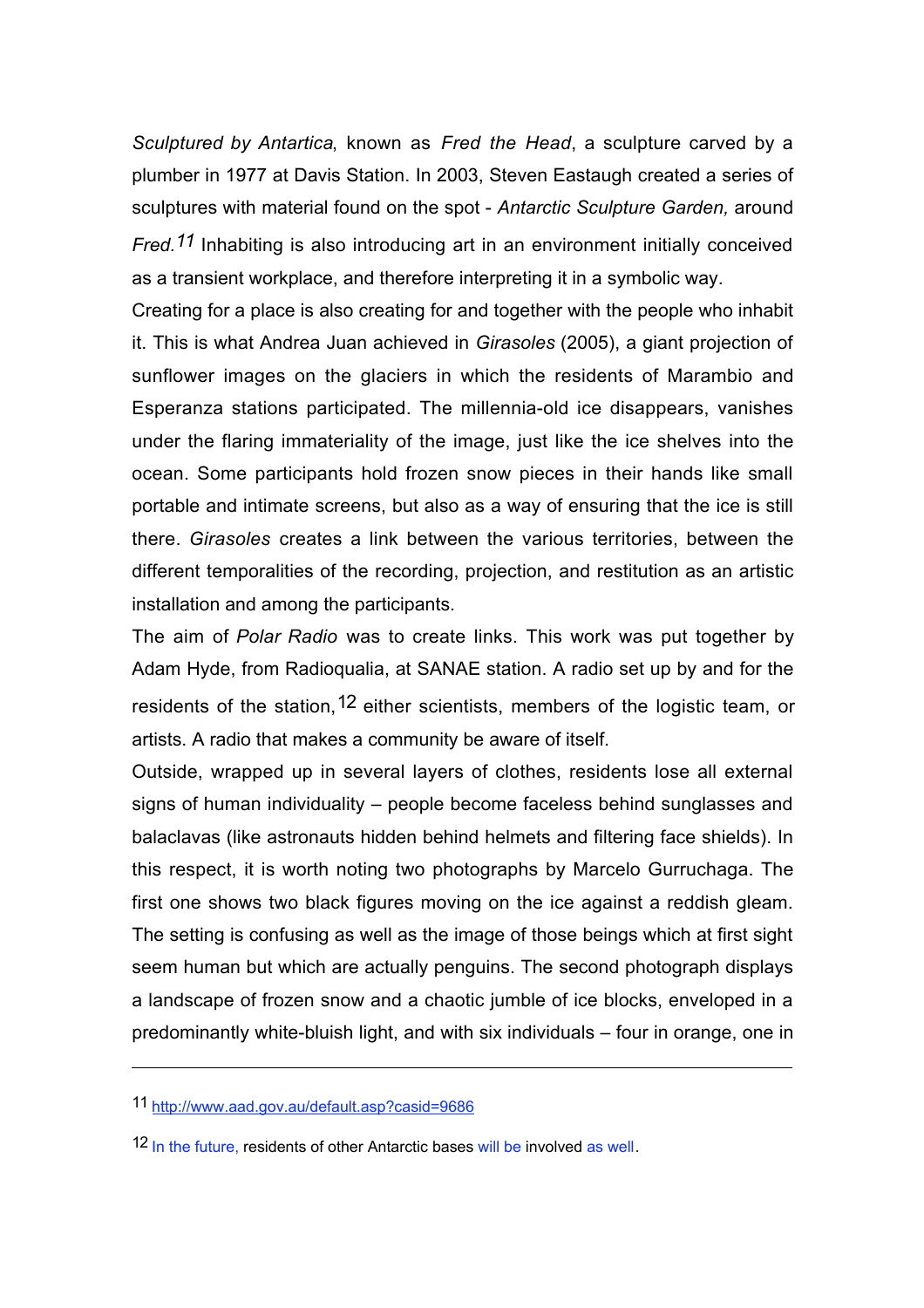black, and another wearing two colors. It might likely be a penguin rookery —the size and posture of the figures do not allow for a certain guess. In fact, we know they are human beings because their protecting artificial skin is *orange.* In the end, it is all a matter of plumage.

## **A magnificent desolation (or life's payback)**

"Magnificent Desolation" were astronaut Buzz Aldrin's words to describe the Moon. This same expression could qualify Antarctica, but unlike the Moon, there is life at the Poles. White bears have become the icon of a threatened Arctic, but how can we raise people's awareness on the threat posed upon the tiny (and certainly less touching) plankton? By reversing the scale and turning it into jewels, into symbols of something precious, replies Karine Beaumont.13 Reversing scale is also shared by Lisa Roberts, who decided to engrave these organisms into plexiglass sheets in *Zooplankton* (2004) or *Antarctic Zoo* (2007). In her artwork *CPR: Continuous Penguin Recorder* (2006), Roberts referred to another emblematic figure in the Poles – the Magellanic penguin. On two fax rollers runs a silk mesh with the footprints of these animals. The author wrote, "I thought of the continuous toil of penguins, and of other Antarctic creatures in their struggle to survive: the treadmill of their lives. I thought too of the continuous toil of scientists collecting data on them"14*.* In *Arctic Pop* (2007)15, Valéry Granger superimposes natural death and artificial threats by painting logos of companies present at Ny Alesund on reindeer antlers collected during his walks.

<sup>13</sup> http://www.oceanides.com.au/

<sup>14</sup> http://lisaroberts.com.au/

<sup>15</sup> http://www.ny-alesund-pole0.org/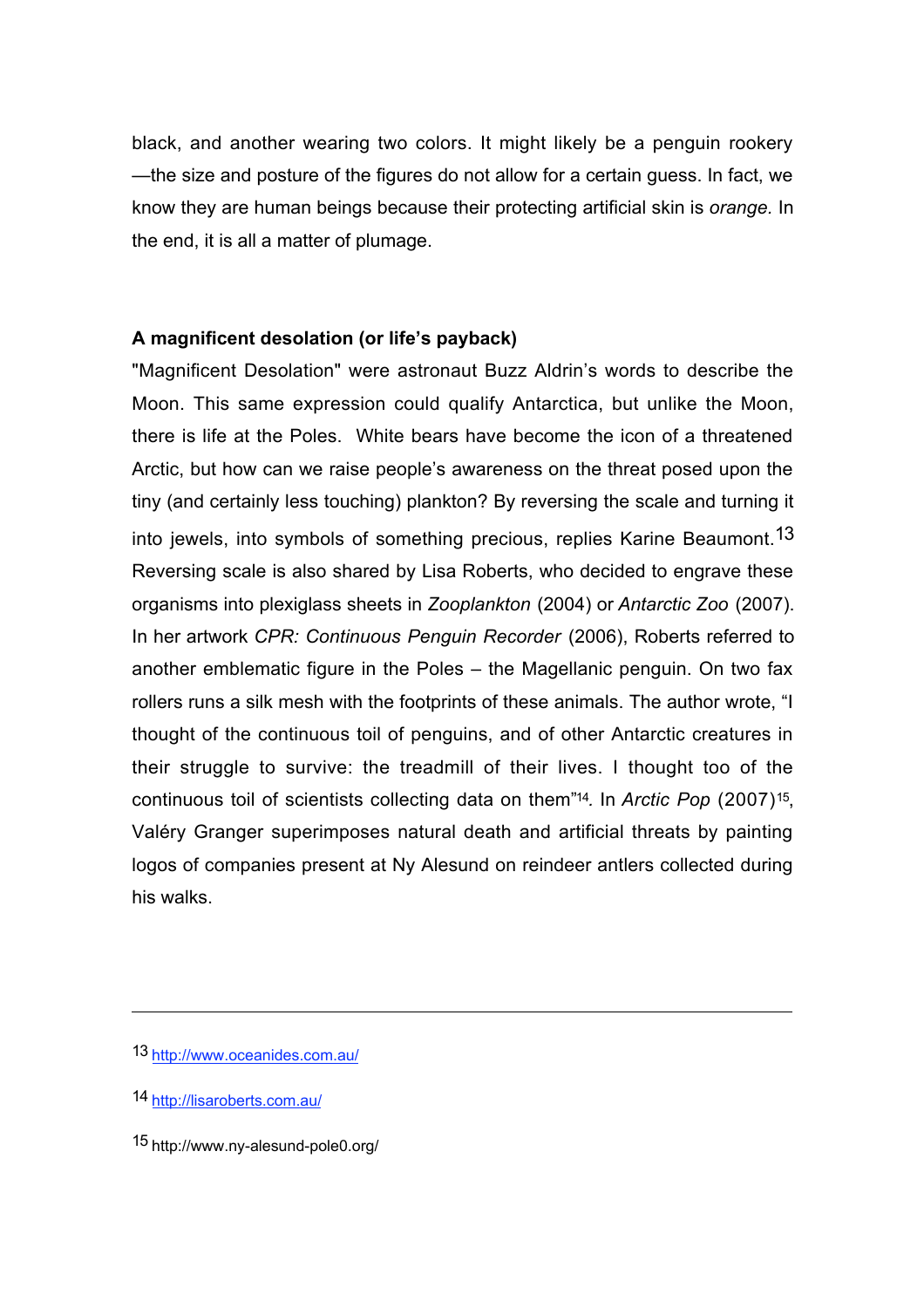# **From the land to the landscape (or the challenge of perception)**

"The images, as vivid and striking, as they are, cannot possibly fully convey the experience lived"16, wrote Vincent + Feria. How can we "embody" the Poles? How can we make them tangible?

Phil Dadson makes us listen to Antarctica's living minerality: ice is present, but also water from the snow-melt in *Stone Water Air Ice* (2003), rock that comes up in *StoneMap* and *Rock Records* (2004), and recordings of the surface in Dry Valley and Arrival Heights (Scott base). The author wrote: "The sound continuum is silence, broken into the birth of a rock onto a surface littered with jutting boulders, rocks, stones, gravel and sand. Stones are living things, with voices"17*.* If we listen carefully, the Earth speaks. And so does the wind, which turns the aerials put up by scientists into musical instruments. *Aerial Farm* (2004), a recording of the wind and the wind-generated tones from an aerial mast with multiple wires, is a shadow testimony of human's presence on the continent.

Sound is perceived through the ears, but also with our whole body; its immateriality envelops us and makes the environment feel tangible. There are other examples of this sonic approach to other extreme locations – the artists collective Radioqualia18 is tracking the sound of celestial bodies and *Ground Breaking* (2007) by Paul Adderley & Michael Young "records" the Sahel.

The time *of* Antarctica and *in* Antarctica – a millennia-old geological time archived in continental icecaps, the time of Earth's clock with a six-month day and night, the time of human's activities slowed down by safety procedures and working conditions. In *A22A* and *Upsouth Down*, Mireya Maso explores the time scale and the limits of our perception.

<sup>16</sup> Vincent + Feria, *Zones de recherche. Perspective Antactique,* Paris, 2007

*<sup>17</sup>* http://www.sonicsfromscratch.co.nz

<sup>18</sup> http://www.radioqualia.net/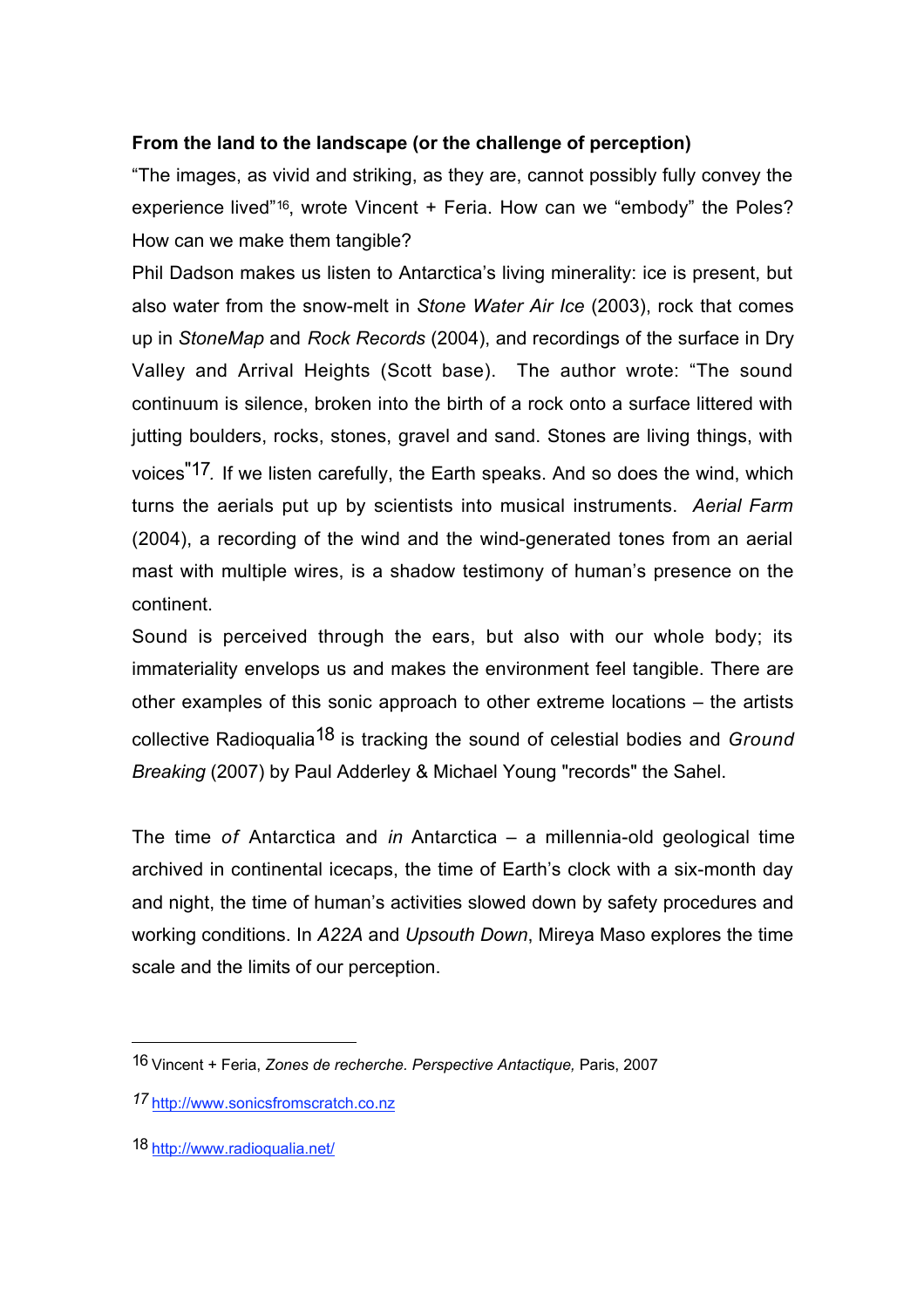### **Global warming and global awareness ...**

On December 30, 2006, Adam Hyde wrote in his blog: "However, just two days before turning the transmitter [of the Polar Radio], [...] I turned on my portable radio. [...]. And what did I hear? Static. The sound of the Earth's natural spectrum. There was no « artificial » source of radio emissions anywhere on any dial. I have never had that experience anywhere [...]." Environmental pollution is more deceitful and sneaky than we think.

Fair causes do not necessarily originate interesting artworks. Ecological didactism and romanticism are trite resources. However, other creations strike us for their evoking power, such as the artworks *Red* (2005) and *Methane* (2007) by Andrea Juan. In *Red* (2005), a woman unfolds red tulle on the glacier. The fabric acts as a wound – Antarctica is bleeding. The lightness of the material, the woman's vulnerability vis-à-vis the environment, and their combined beauty subtly and touchingly reflect human's impact on the Poles. In *Methane*, Juan does not show statistics on gas emissions or their extrapolated effects, but reflects them through a metaphor also by using tulle.

Red and blue tulles, light and almost immaterial, envelop the body of the performers like a deadly cocoon; they nearly fly away from the hands holding them under a violent wind and unfold on a frozen landscape in inexorable layers, from which there emerge what look like gas bottles.

Ice as a metaphor appears in numerous creations, such as *Glacial Soundscape* (2005) by Max Eastley, an installation consisting of a sculpture of stones contained in a block of ice, and a composition of sounds recorded in the Arctic, or *Ice Tower* (2005) by Peter Clegg, who featured columns of ice signaling the volume of carbon dioxide generated by each person in the United Kingdom each year.19

<sup>19</sup> Both artists participated in the *Cape Farewell* project.